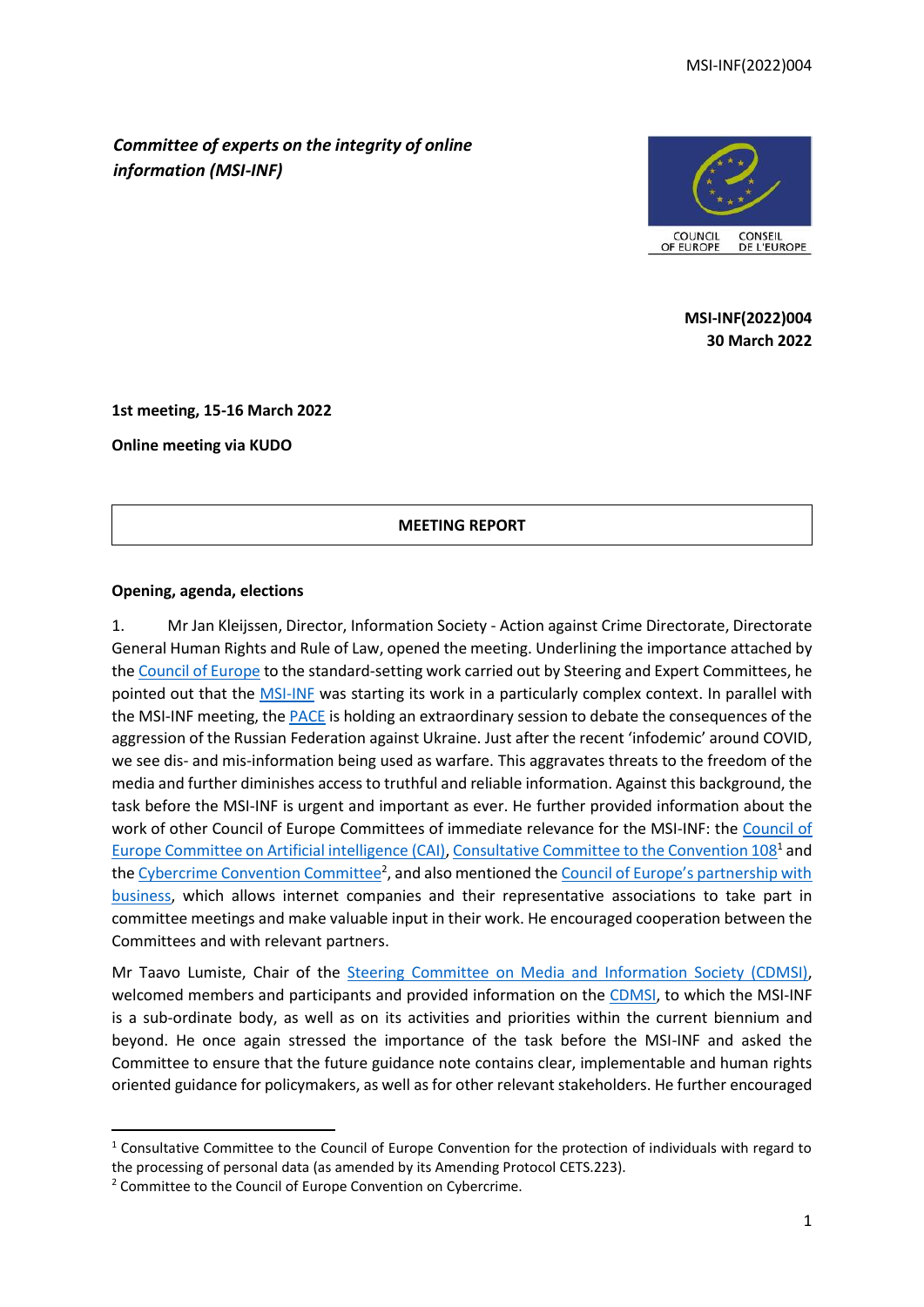the MSI-INF to work, where necessary, in cooperation with its sister-committees: [Committee of](https://www.coe.int/en/web/freedom-expression/msi-res)  [Experts on Increasing Resilience of Media \(MSI-RES\)](https://www.coe.int/en/web/freedom-expression/msi-res) and [Committee of Experts on Strategic Lawsuits](https://www.coe.int/en/web/freedom-expression/msi-slp)  [against Public Participation \(MSI-SLP\).](https://www.coe.int/en/web/freedom-expression/msi-slp)

2. The MSI-INF members adopted the [meeting agenda](https://rm.coe.int/msi-inf-2022-1-draft-agenda-1st-meeting-en-2775-1885-5173-3/1680a555c8) (Appendix 1) without amendment. The list of meeting participants appears in Appendix 2. Of the total of 51 participants, there were 30 women (59%) and 21 men (41%).

3. Ms Elena Dodonova, Secretary to the MSI-INF, introduced the main objectives of Council of Europe standard-setting work and presented the working methods of expert committees, in line with [Resolution CM/Res\(2021\)3](https://search.coe.int/cm/Pages/result_details.aspx?ObjectId=0900001680a27292) on intergovernmental committees and subordinate bodies, their terms of reference and working methods. She also provided some background to the MSI-INF's [Terms of](https://rm.coe.int/terms-of-reference-of-the-committee-of-experts-on-the-integrity-of-onl/1680a4ee6a)  [Reference](https://rm.coe.int/terms-of-reference-of-the-committee-of-experts-on-the-integrity-of-onl/1680a4ee6a) and the expected deliverable, as well as a brief overview of the Council of Europe standardsetting and other documents of relevance for the MSI-INF (the list of reference documents is available on th[e MSI-INF](https://www.coe.int/en/web/freedom-expression/msi-inf) website).

4. In a *tour de table*, members of the MSI-INF introduced themselves, and the Committee proceeded to elections. With only one candidate proposed for each of the functions, the MSI-INF unanimously elected Ms Elizabeth Lambert (the United Kingdom) as its Chair and Mr Hrvoje Lisičar (Croatia) as its Vice-chair. Ms Malgorzata Pek (Poland) was appointed Gender Equality Rapporteur. The elections were conducted using the messaging function in the KUDO videoconferencing system, since no member requested a secret ballot.

5. The meeting was further chaired by Ms Elizabeth Lambert. Members of the MSI-INF presented their initial views on the most important challenges to be addressed by the Committee. The ensuing discussion focused on the scope, form and structure of the deliverable that it is expected to finalise by the end of its mandate in December 2023.

# **Conclusions and decisions**

6. As to the draft *guidance note on countering the spread of online mis- and disinformation through fact-checking and platform design solutions in a human rights compliant manner*, the MSI-INF agreed to build the initial structure of the document around three main themes: (i) recommendations on fact checking, its potential, limitations and role in countering dis- and mis-information, including recommendations on the emerging technologies used to support it; (ii) recommendations on platform design solutions for countering dis- and mis-information, including the necessary degree of state regulation to ensure due transparency and accountability; (iii) recommendations on the empowerment of users, including addressing language barriers. The human rights based approach shall be streamlined as a cross-cutting perspective throughout the document. It was further suggested that the terms 'disinformation' and 'misinformation' would need to be clarified, taking into account existing legal definitions. The guidance note should clearly build on previous Council of Europe standard-setting work, drawing also from related work of other international organisations.

The Committee considered that the guidance should be as concrete as possible and noted at the same time the importance of enhancing the problem identification and providing context and background to the complex challenge at issue. It was therefore agreed to complement the future guidance note with an explanatory memorandum as an interpretative support tool.

7. Commending their readiness to take up the commitment, the MSI-INF appointed Mr Ronan Ó Fathaigh, Ms Sophie Lecheler and Mr Cristian Vaccari as rapporteurs for the draft guidance note and its explanatory memorandum.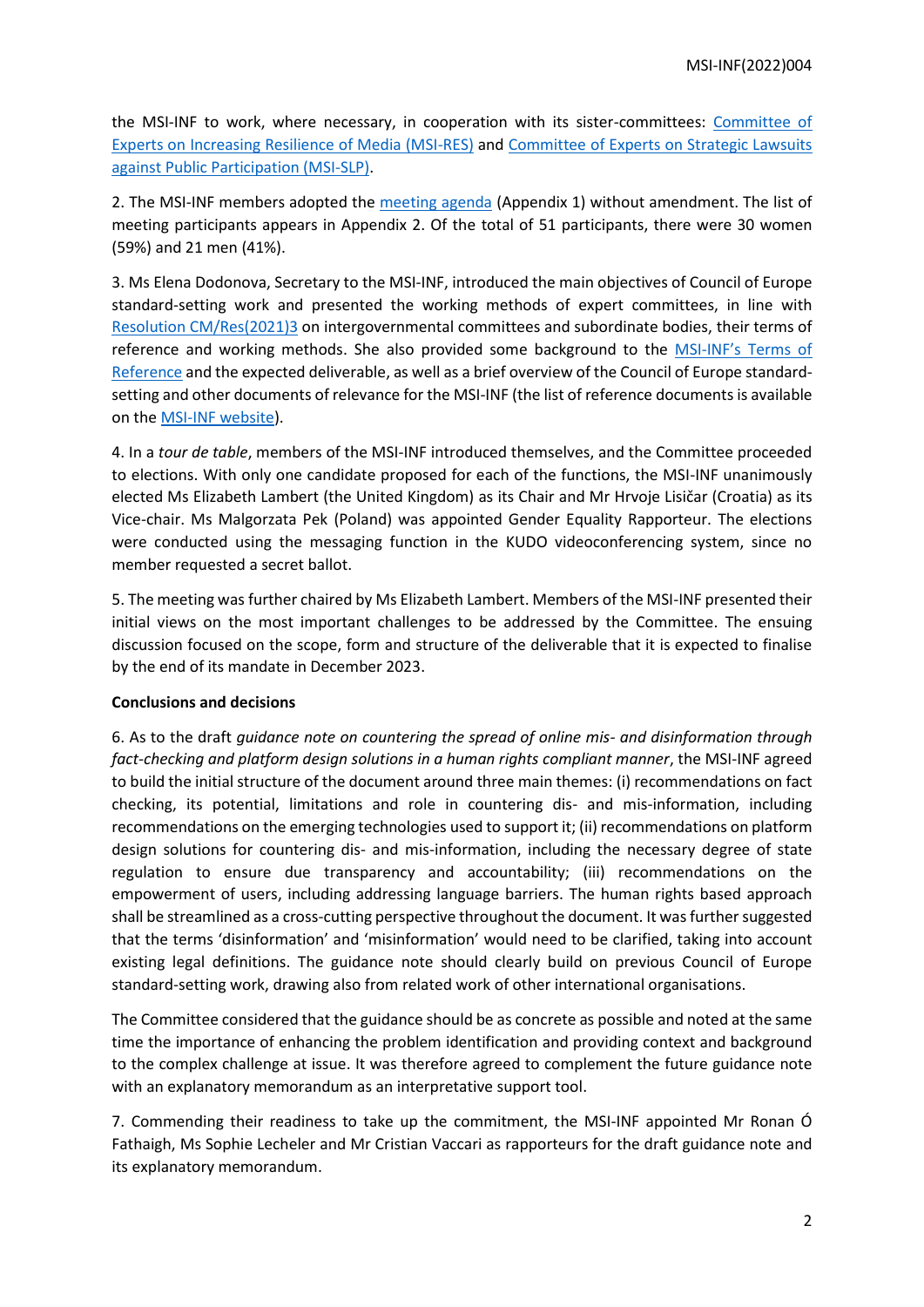8. The MSI-INF agreed to continue its work in line with the draft roadmap (Appendix 3). Deadlines were set at the meeting for the rapporteurs to prepare an outline of the draft guidance note (second half of May 2022) and for the Committee to provide written feedback on the outline (early June 2022).

9. The MSI-INF agreed to hold its second meeting on 5-6 October 2022. Should the public health situation permit, the meeting will be held onsite in Strasbourg, with a possibility for online participation.

# **Any other business**

10. The Secretariat will prepare a draft meeting report, to be sent to the Chair and Vice-Chair for consideration. Thereafter, the Secretariat will send the draft report to the MSI-INF, allowing for comments within five full working days. In the absence of comments, the report will be deemed finalised and will be transmitted to the CDMSI for information. The progress of work of the MSI-INF will be reflected in its draft documents and the reports of its meetings.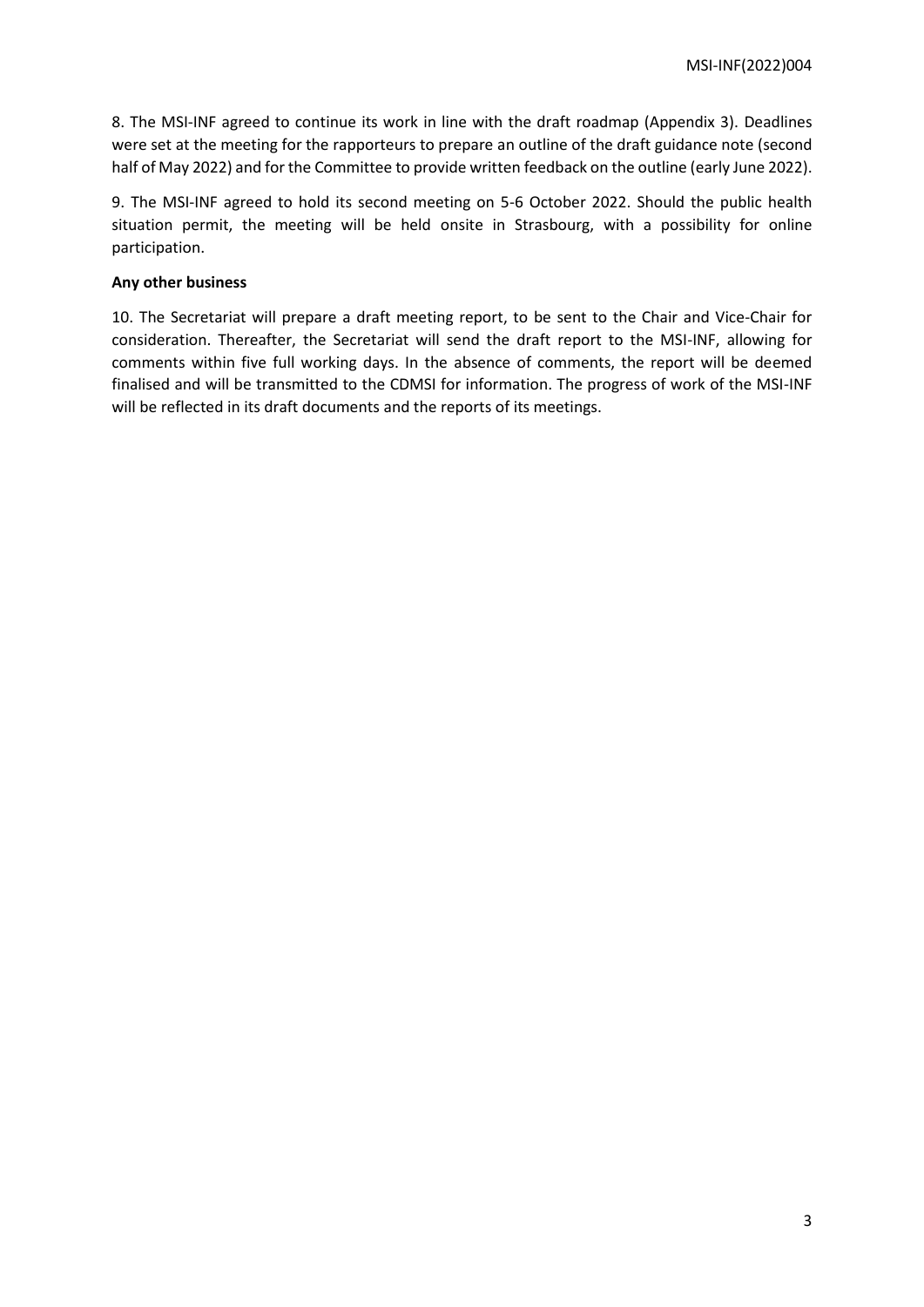# **Appendix 1**

# **1 st Meeting Agenda**

# 15-16 March 2022, 10:00-12:30, 14:00-16:30 Online via the Kudo platform

# Day  $1 - 15$  March **1**. 09:30-10:00 – KUDO tests **Opening of the meeting** Jan KLEIJSSEN, Director, Information Society - Action against Crime Directorate, Directorate General Human Rights and Rule of Law Taavo LUMISTE, Chair of the Steering Committee on Media and Information Society (CDMSI) **2. Adoption of the agenda and order of business** MSI-INF (2022)1 **3. Information by the Secretariat** o Introduction to the working methods and procedures of [CM/Res\(2021\)3](https://search.coe.int/cm/Pages/result_details.aspx?ObjectID=0900001680a27292) intergovernmental committees and subordinate bodies o Information on the aims and working methods of the Committee **Extract** From of Experts on the Integrity of Online Information [CM\(2021\)131-addfinal](https://rm.coe.int/terms-of-reference-of-the-committee-of-experts-on-the-integrity-of-onl/1680a4ee6a)

# **4. Tour de table**

Brief self-introduction by the Committee Members

#### **Elections**

Election of the Chair and Vice-Chair and appointment of the Gender

**5.** Equality Rapporteur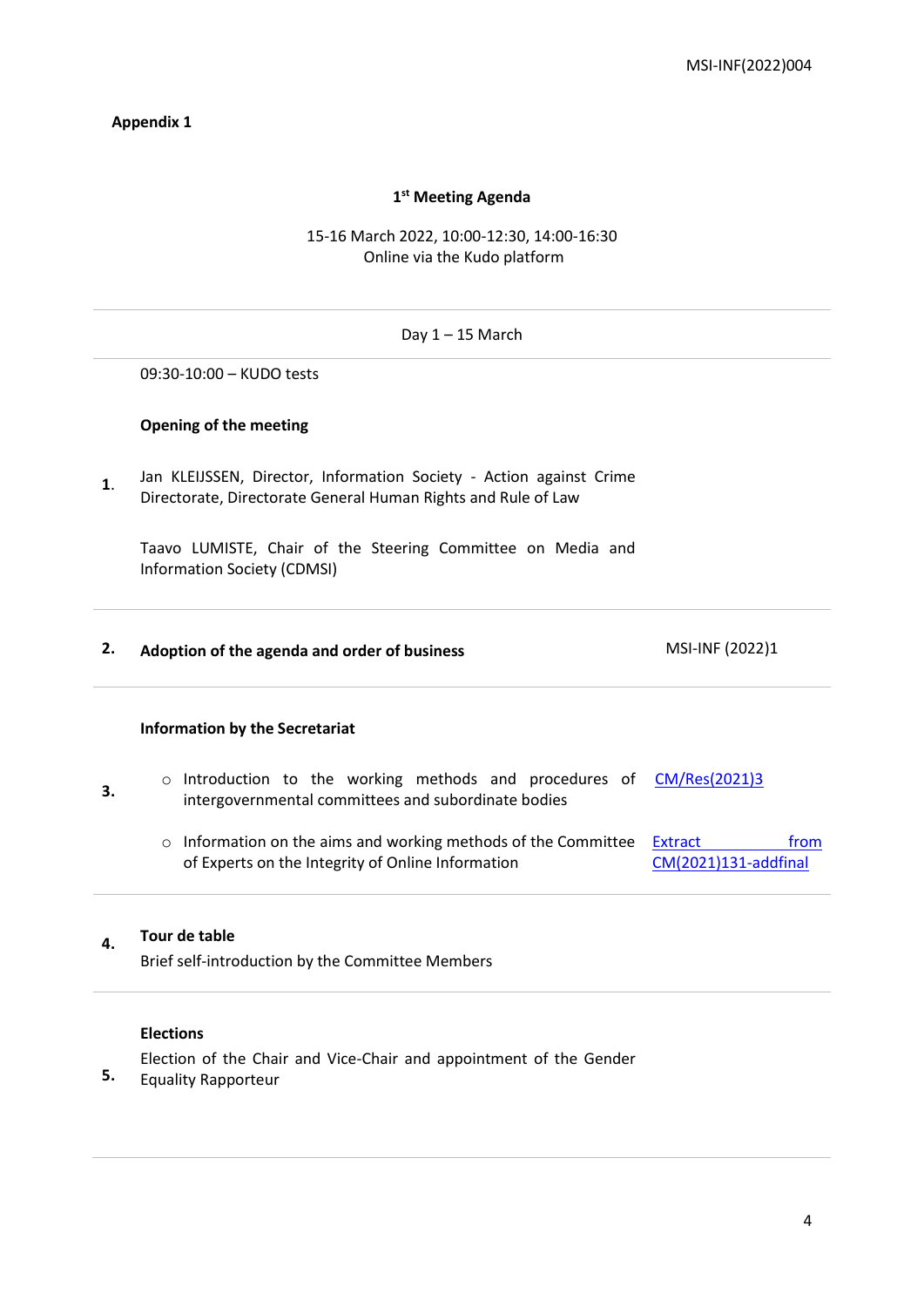# **Discussion of the Terms of Reference of the MSI-INF**

*manner*, and will designate the drafting rapporteur(s).

**6.**

The Committee of Experts will discuss the structure and scope of the text which it is expected to deliver at the end of its mandate: *Guidance note on countering the spread of online mis- and disinformation through* 

*fact-checking and platform design solutions in a human rights compliant* 

[Terms of Reference of](https://rm.coe.int/terms-of-reference-of-the-committee-of-experts-on-the-integrity-of-onl/1680a4ee6a)  [the MSI-INF,](https://rm.coe.int/terms-of-reference-of-the-committee-of-experts-on-the-integrity-of-onl/1680a4ee6a) extracted fro[m CM\(2021\)131](https://rm.coe.int/CoERMPublicCommonSearchServices/DisplayDCTMContent?documentId=0900001680a4a71e) [addfinal](https://rm.coe.int/CoERMPublicCommonSearchServices/DisplayDCTMContent?documentId=0900001680a4a71e)

# **Lunch Break 6. Discussion of the Terms of Reference - Continued** [Terms of Reference of](https://rm.coe.int/terms-of-reference-of-the-committee-of-experts-on-the-integrity-of-onl/1680a4ee6a)  [the MSI-INF,](https://rm.coe.int/terms-of-reference-of-the-committee-of-experts-on-the-integrity-of-onl/1680a4ee6a) extracted from [CM\(2021\)131](https://rm.coe.int/CoERMPublicCommonSearchServices/DisplayDCTMContent?documentId=0900001680a4a71e) [addfinal](https://rm.coe.int/CoERMPublicCommonSearchServices/DisplayDCTMContent?documentId=0900001680a4a71e) Day  $2 - 16$  March **6.** 09:30-10:00 – KUDO tests **Discussion of the Terms of Reference - Continued Lunch Break 6. Discussion of the Terms of Reference - Continued 7. Discussion of the timeline for the MSI-INF (2022-2023) 8. Any other business 9. Date and place of next meeting**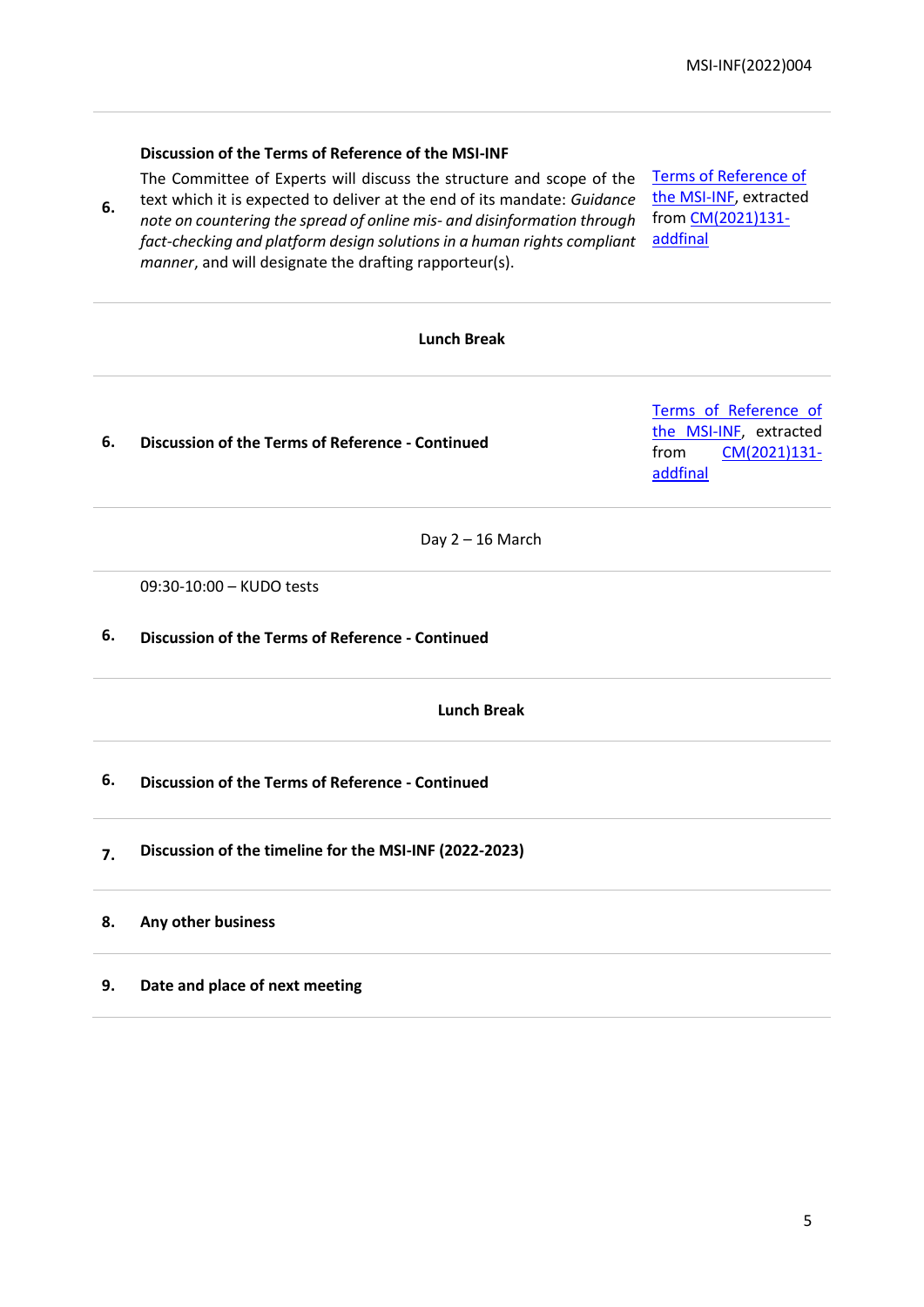**Appendix 2**

# **1st Meeting – 15-16 March 2022 (online)** /

1 e r*éunion – 15-16 mars 2022 (en ligne)*

# **List of participants /** *Liste de participant.e.s*

# **COMMITTEE MEMBERS /** *MEMBRES DU COMITE*

# **Ms/Mme Roxana CLINCIU**

Deputy Director, Public Diplomacy and Strategic Communication Directorate, Ministry of Foreign Affairs (ROMANIA)

*Directrice adjointe, Direction de la diplomatie publique et de la communication stratégique, Ministère des affaires étrangères (ROUMANIE)*

# **Mr/M Andrin EICHIN**

Senior Policy Advisor, Swiss Federal Office of Communications (OFCOM) (SWITZERLAND) *Conseiller politique principal pour les relations internationales, Bureau fédéral suisse de la communication (OFCOM), (SUISSE)*

# **Ms/Mme Puck GORRISSEN**

Policy Officer – Democracy, Ministry of the Interior and Kingdom Relations of the Netherlands (THE NETHERLANDS)

*Chargée de mission Démocratie, Ministère des Affaires intérieures et des Relations au sein du Royaume (PAYS-BAS)*

# **Ms/Mme Beth LAMBERT**

Head of Counter Online Manipulation, Department for Digital, Culture, media and Sport (UNITED KINGDOM)

*Chef de la lutte contre la manipulation en ligne, Département du numérique, de la culture, des médias et du sport (ROYAUME-UNI)*

# **Mr/M Hrvoje LISIČAR**

Chair of Information Technology Law, Faculty of Law, University of Zagreb (CROATIA) *Président du droit des technologies de l´information, Faculté de droit, Université de Zagreb (CROATIE)*

# **Ms/Mme Marie MASDUPUY**

Ambassador for the fight against the manipulation of information, Ministry for Europe and Foreign Affairs, (FRANCE)

*Ambassadrice pour la lutte contre la manipulation de l'information, Ministère de l'Europe et des Affaires étrangères (FRANCE)*

# **Ms/Mme Malgorzata PEK**

Expert, Strategy Department, National Broadcasting Council`s Office (POLAND) *Expert, Département Conseil de la stratégie, Bureau du national de l'audiovisuel (POLOGNE)*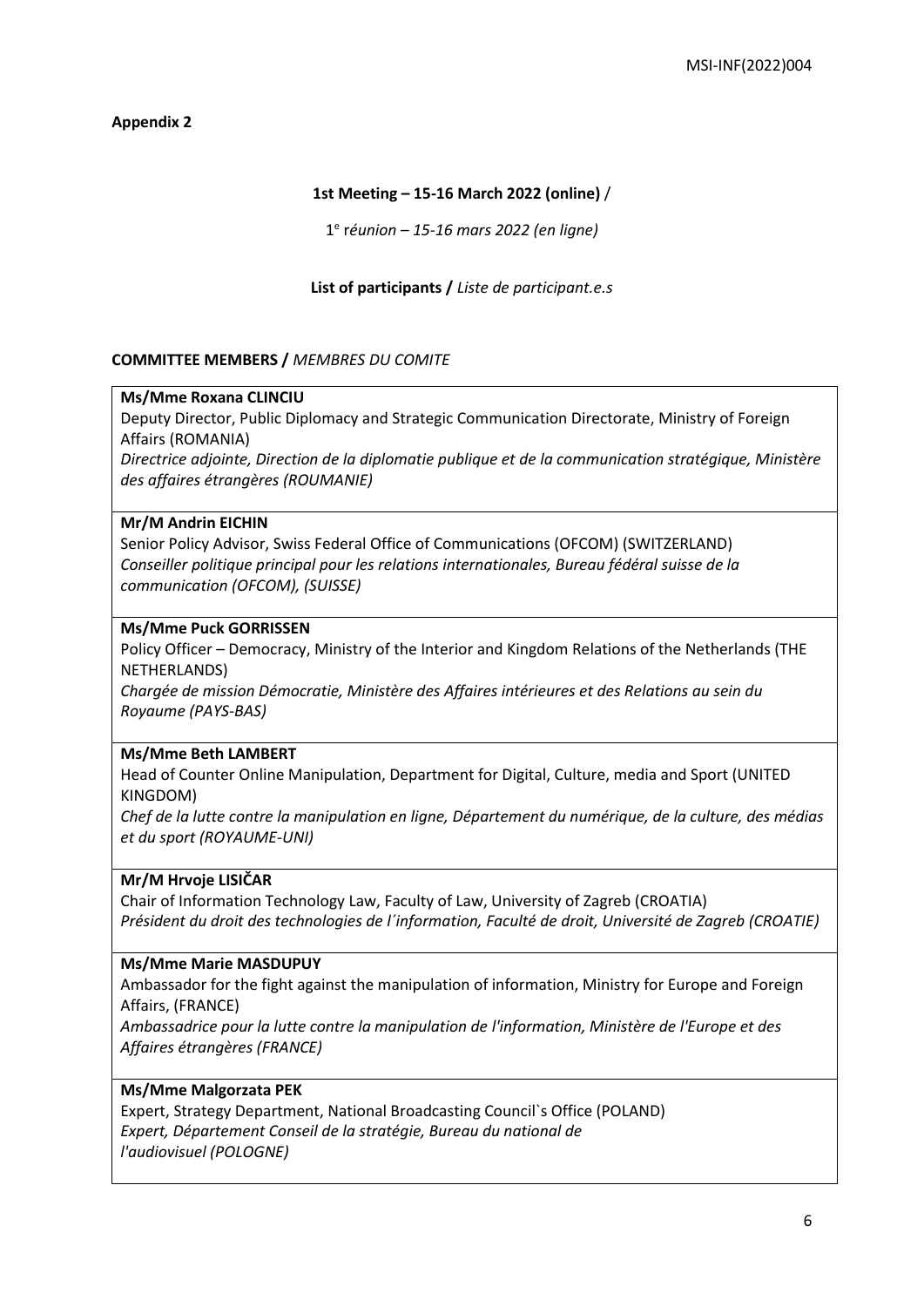# **Ms/Mme Paula FRAGA-LAMAS**

IEEE Senior Member, Senior researcher and lecturer, University of A Coruña (UDC), Department of computer engineering

*Membre senior de l´IEEE, chercheur principal et conférencier, Université de la Corogne (UDC), Département de génie informatique*

# **Ms/Mme Sophie LECHELER**

Professor of Political Communication, Department of Communication, University of Vienna *Professeur de communication politique, Département de communication, Université de Vienne*

# **Mr/M Giacomo MAZZONE**

Member of the Advisory board of the European Digital Media Observatory (EDMO) *Membre du conseil consultatif de l´Observatoire européen des médias numériques (EDMO), expert du panel de haut niveau de l´EAC en charge de la culture numérique*

# **Mr/M Ronan Ó FATHAIGH**

Senior researcher, Institute for Information Law (IViR), Faculty of Law, University of Amsterdam *Chercheur principal, Institut de droit de l´information (IViR), Faculté de droit, Université d´Amsterdam*

# **Mr/M Cristian VACCARI**

Professor of Political Communication and Co-Director of the Centre for Research in Communication and Culture, Loughborough University

*Professeur de communication politique et codirecteur du Centre de recherche en communication et culture, Université de Loughborough*

# **Mr/M Giovanni ZAGNI**

Director, Pagella Politica / Facta.news *Directeur, Pagella Politica / Facta.news*

# **COUNCIL OF EUROPE MEMBER STATES** / *ÉTATS MEMBRES DU CONSEIL DE L'EUROPE*

| <b>ESTONIA / ESTONIE</b>   | Mr/M Taavo LUMISTE<br>Chair of the CDMSI - Steering committee on media and information<br>society<br>Président du CDMSI - comité directeur sur les médias et la societé de<br>l'information                                                                                                               |
|----------------------------|-----------------------------------------------------------------------------------------------------------------------------------------------------------------------------------------------------------------------------------------------------------------------------------------------------------|
| <b>POLAND / POLOGNE</b>    | Ms/Mme Iwona PIÓRKOWSKA-KAPICA<br>Senior Specialist, International Cooperation and Education Department,<br><b>Personal Data Protection Office</b><br>Spécialiste principal, département de la coopération internationale et de<br>l'éducation, Office de la protection des données à caractère personnel |
| <b>PORTUGAL / PORTUGAL</b> | Ms/Mme Inês OLIVEIRA<br>Legislative Policy Consultant, Data protection office of the Ministry of<br>justice<br>Consultant en politique législative, Bureau de protection des données<br>du ministère de la Justice                                                                                        |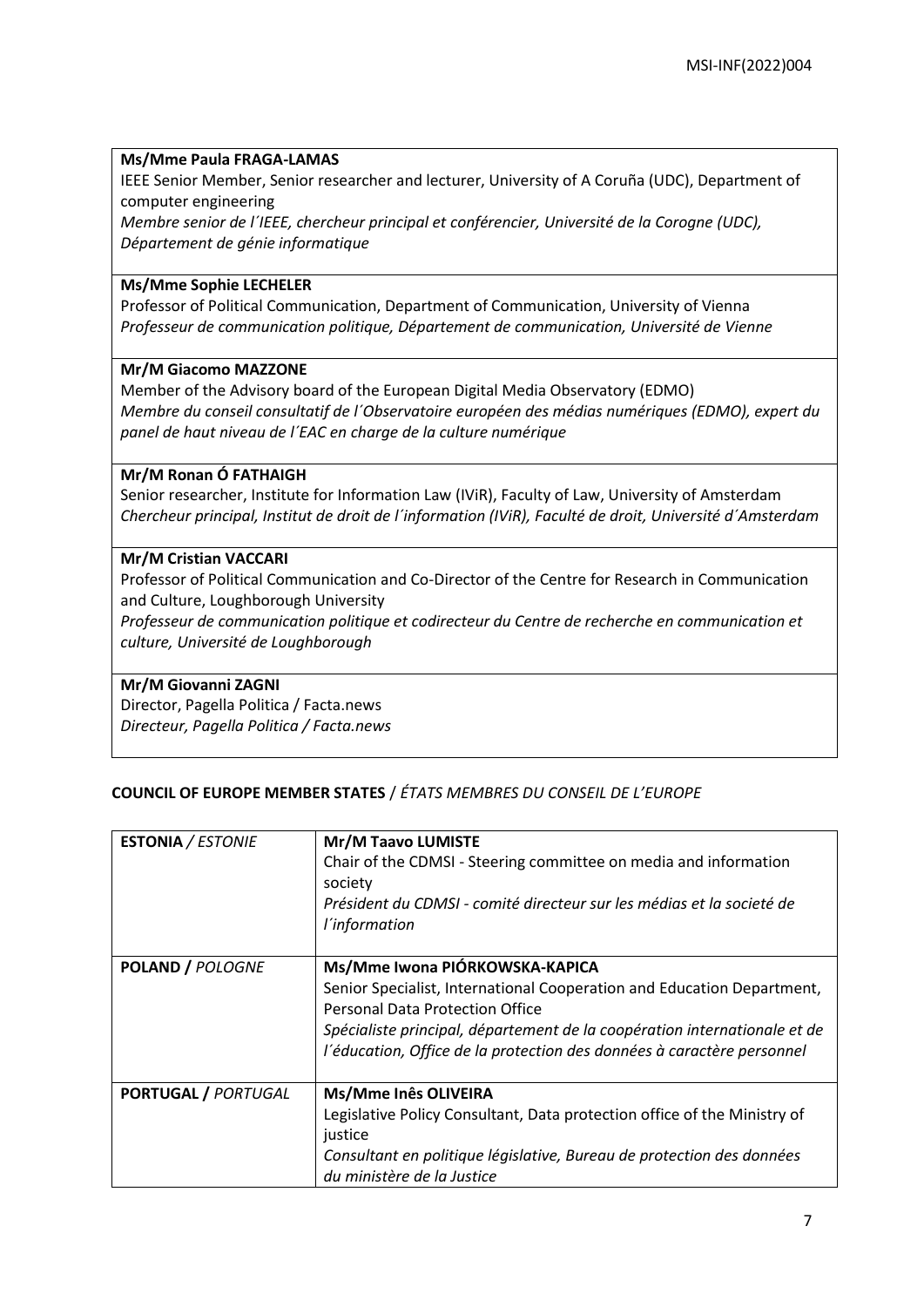| <b>SPAIN / ESPAGNE</b> | Mr/M José FERRER |
|------------------------|------------------|
|                        |                  |

# **NON-MEMBER STATES REPRESENTATIVES /** *REPRESENTANT.E.S DES ETATS NON-MEMBRES*

| <b>MOROCCO / MAROC</b> | <b>Ms/Mme Meriem KHATOURI</b><br>Director of Studies and Media Development - Communication<br>Department, Ministry of Youth, Culture and Communication<br>Directrice des Études et du Développement des Médias- Département de<br>la Communication, Ministère de la Jeunesse, de la Culture et de la<br>Communication<br>Ms/Mme Chanaz EL AKRICHI<br>Head of the Cooperation Division, Ministrt of Youth, Culture and<br>Communication<br>Cheffe de Division de la Coopération, Ministère de la Jeunesse, de la<br>Culture et de la Communication |
|------------------------|---------------------------------------------------------------------------------------------------------------------------------------------------------------------------------------------------------------------------------------------------------------------------------------------------------------------------------------------------------------------------------------------------------------------------------------------------------------------------------------------------------------------------------------------------|
|------------------------|---------------------------------------------------------------------------------------------------------------------------------------------------------------------------------------------------------------------------------------------------------------------------------------------------------------------------------------------------------------------------------------------------------------------------------------------------------------------------------------------------------------------------------------------------|

# **OTHER PARTICIPANTS** / *AUTRES PARTICIPANT.E.S*

| <b>ANDORRAN DATA</b>         | Ms/Mme Reshma HARISH PUNJABI                                          |
|------------------------------|-----------------------------------------------------------------------|
| <b>PROTECTION AGENCY /</b>   | Head of the Andorran Data Protection Agency                           |
| <b>AGENCE ANDORRANE DE</b>   | Chef de l'Agence andorrane de protection des données                  |
| <b>PROTECTION DES</b>        |                                                                       |
| <b>DONNÉES</b>               |                                                                       |
|                              |                                                                       |
| <b>ARTICLE 19/</b>           | <b>Ms/Mme Chantal JORIS</b>                                           |
| <b>ARTICLE 19</b>            | Legal Officer                                                         |
|                              | Responsable juridique                                                 |
|                              |                                                                       |
| <b>DELEGATION OF THE</b>     | Ms/Mme Aurelia BEIKÜFNER                                              |
| <b>EUROPEAN UNION TO THE</b> | <b>Legal Affairs Trainee</b>                                          |
| <b>COUNCIL OF EUROPE /</b>   | Stagiaire en affaires juridiques                                      |
| DÉLÉGATION DE L'UNION        |                                                                       |
| <b>EUROPÉENNE AUPRES LE</b>  |                                                                       |
| <b>CONSEIL DE L'EUROPE</b>   |                                                                       |
|                              |                                                                       |
| <b>EUROPEAN AUDIOVISUAL</b>  | Ms/Mme Maja CAPPELLO                                                  |
| <b>OBSERVATORY /</b>         | Head of the Department for Legal Information                          |
| <b>OBSERVATOIRE EUROPEEN</b> | Chef du département de l'information juridique                        |
| <b>DE L'AUDIOVISUEL</b>      |                                                                       |
|                              | <b>Ms/Mme Sophie VALAIS</b>                                           |
|                              | Senior Legal Adviser                                                  |
|                              | Conseiller juridique principal                                        |
|                              |                                                                       |
| <b>COMMISSIONER FOR</b>      | <b>Ms/Mme Gordana MOHOROVIC</b>                                       |
| <b>INFORMATION OF PUBLIC</b> | Assistant General Secretary, Sector for Cooperation and Reporting     |
| <b>IMPORTANCE AND</b>        | Secrétaire général adjoint, Secteur de la coopération et des rapports |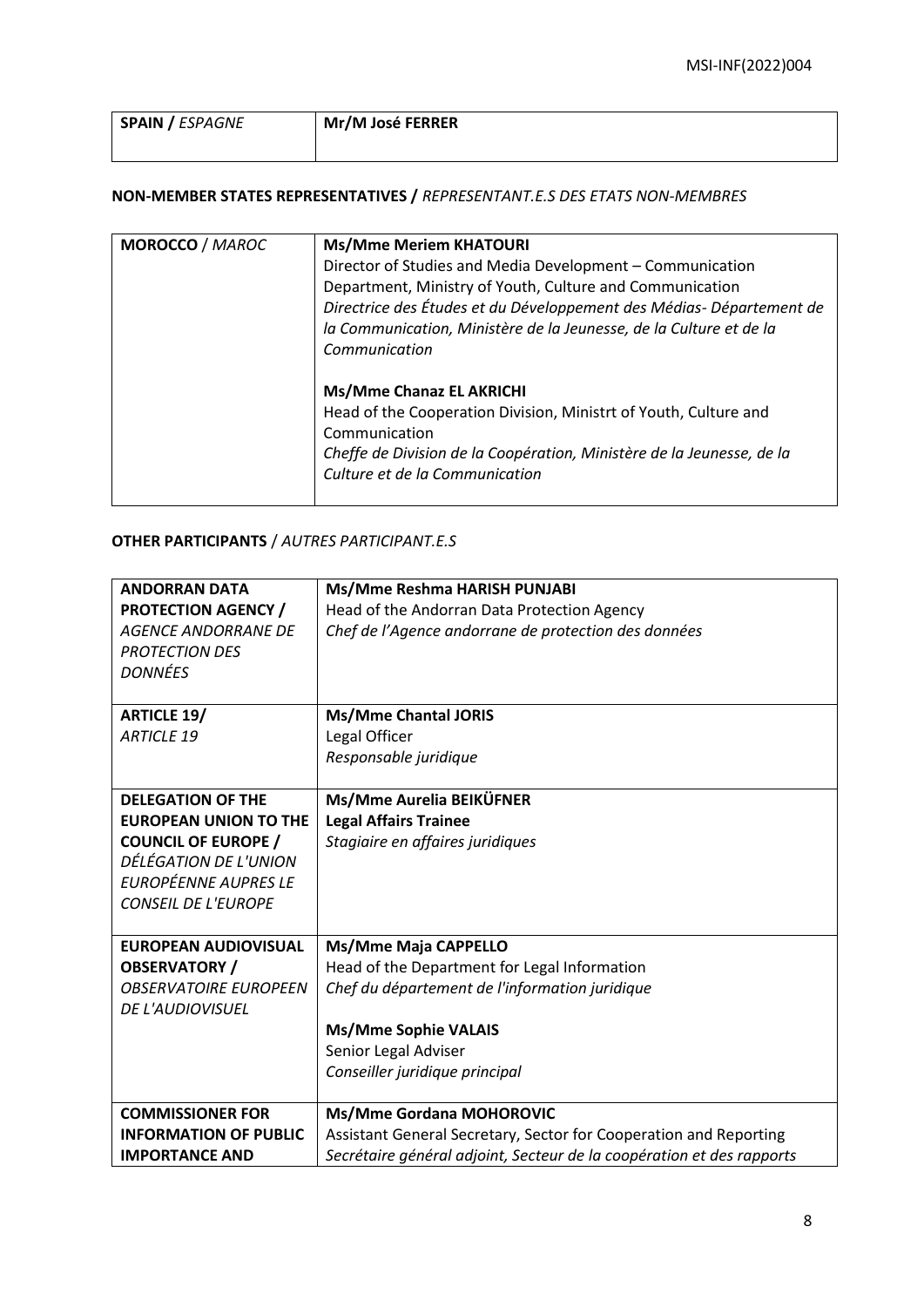| <b>PROTECTION - SERBIA /</b>            |                                                                     |
|-----------------------------------------|---------------------------------------------------------------------|
|                                         |                                                                     |
| COMMISSAIRE À                           |                                                                     |
| L'INFORMATION                           |                                                                     |
| D'INTÉRÊT PUBLIC ET DE                  |                                                                     |
| <b>PROTECTION DES</b>                   |                                                                     |
| <b>DONNÉES PERSONNELLES</b>             |                                                                     |
|                                         |                                                                     |
| <b>HIGH AUTHORITY FOR</b>               | Mr/M El Mahdi AROUSSI IDRISSI                                       |
| <b>AUDIOVISUAL</b>                      | Director of the Legal Studies Department                            |
| <b>COMMUNICATION,</b>                   | Directeur du département des études juridiques                      |
| MOROCCO/                                |                                                                     |
| <b>HAUTE AUTORITE DE LA</b>             | Mr/M Othmane ALAMI LAKTIB                                           |
| <b>COMMUNICATION</b>                    | Executive, Legal Studies Department                                 |
| AUDIOVISUELLE, MAROC                    | Cadre, Département des études juridiques                            |
|                                         |                                                                     |
| <b>IEEE</b>                             | Mr/M Sean LA ROQUE-DOHERTY, Esq                                     |
|                                         | Attorney & Counselor at Law, IEEE member                            |
|                                         | Avocat et conseiller juridique, membre du IEEE                      |
|                                         |                                                                     |
| <b>ITALIAN DATA</b>                     | Ms/Mme Alessandra PIERUCCI                                          |
| PROTECTION AUTHORITY                    | Chair of the Consultative Committee of Convention 108               |
|                                         | Président du Comité Consultatif de la Convention 108                |
| <b>AUTORITÉ ITALIENNE DE</b>            |                                                                     |
| <b>PROTECTION DES</b>                   |                                                                     |
| <b>DONNÉES</b>                          |                                                                     |
|                                         |                                                                     |
|                                         |                                                                     |
| <b>ISOC</b>                             | Mr/M Robin WILTON                                                   |
|                                         | Director - Internet Trust, Internet Society                         |
|                                         | Directeur - Internet Trust, Internet Society                        |
|                                         |                                                                     |
| <b>MICROSOFT</b>                        | Ms/Mme Catherine GARCIA-VAN HOOGSTRATEN                             |
|                                         | Director of Responsible Technology- European Government Affairs     |
|                                         | Directeur de la technologie responsable - Affaires gouvernementales |
|                                         | européennes                                                         |
|                                         |                                                                     |
|                                         | <b>Ms/Mme Anahita VALAKCHE</b>                                      |
|                                         | Policy Coordinator                                                  |
|                                         | Coordinateur des politiques                                         |
| <b>OFFICE OF THE ALBANIAN</b>           | Mr/M Segi BERBERI                                                   |
| <b>INFORMATION AND DATA</b>             |                                                                     |
| <b>PROTECTION</b>                       | Inspector                                                           |
|                                         | Inspecteur                                                          |
| <b>COMMISSIONER /</b>                   |                                                                     |
| <b>BUREAU DU</b>                        |                                                                     |
| COMMISSAIRE ALBANAIS A                  |                                                                     |
| L'INFORMATION ET A LA                   |                                                                     |
| <b>PROTECTION DES</b><br><b>DONNEES</b> |                                                                     |
|                                         |                                                                     |

 $\begin{array}{c} \hline \end{array}$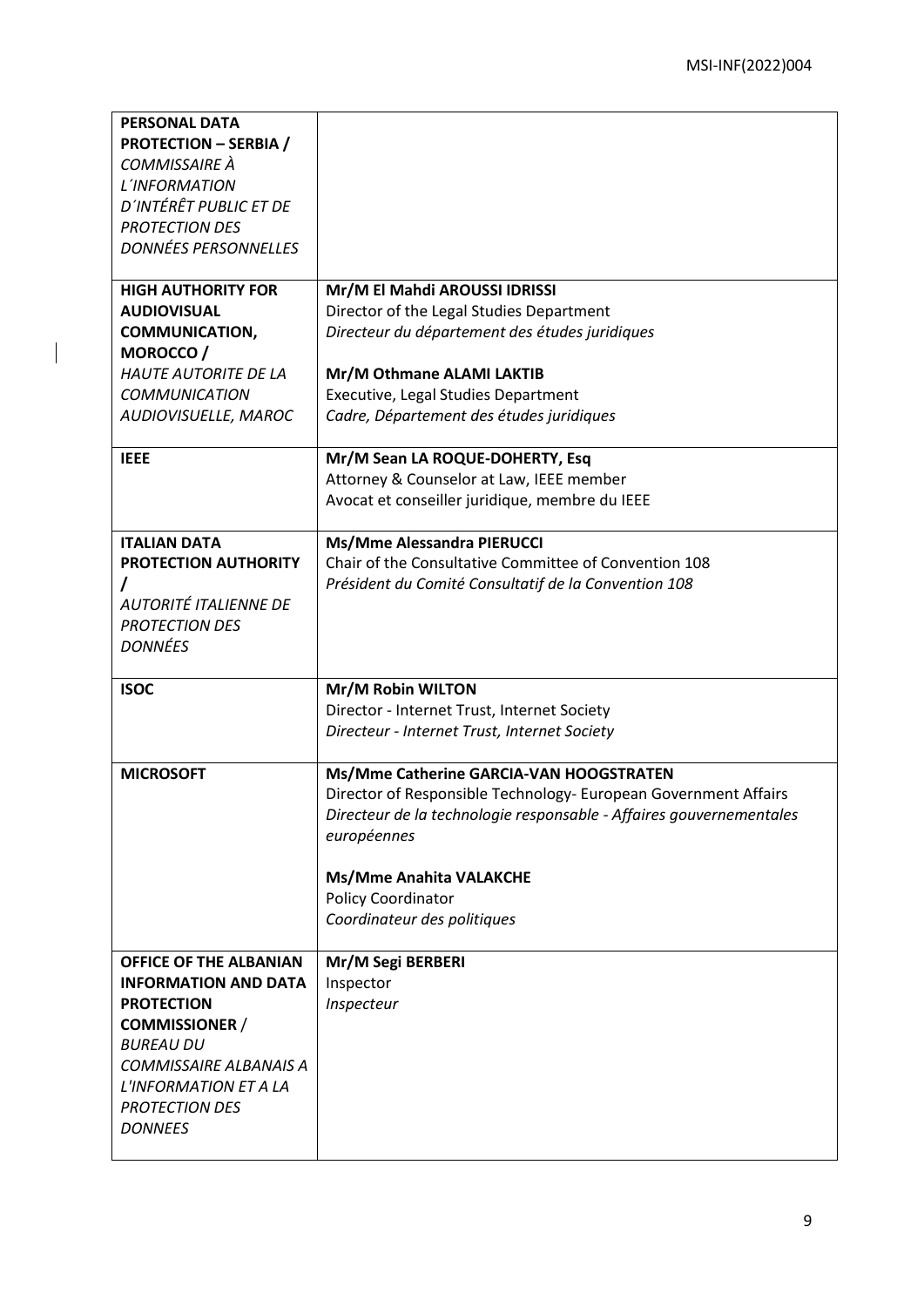| <b>OSCE REPRESENTATIVE</b><br>ON FREEDOM OF THE<br><b>MEDIA</b> /<br>REPRÉSENTANT DE L'OSCE<br>POUR LA LIBERTÉ DES<br><b>MÉDIAS</b>                    | <b>Ms/Mme Deniz WAGNER</b><br>Adviser<br>Conseiller                                                                                                                            |
|--------------------------------------------------------------------------------------------------------------------------------------------------------|--------------------------------------------------------------------------------------------------------------------------------------------------------------------------------|
| <b>REPORTERS SANS</b><br><b>FRONTIÈRES (RSF) /</b><br><b>REPORTERS WITHOUT</b><br><b>BORDERS (RSF)</b>                                                 | Mr/M Paul COPPIN<br>Legal Officer<br>Responsable juridique                                                                                                                     |
| <b>RADIO AND TELEVISION</b><br><b>SUPREME COUNCIL OF</b><br><b>TURKEY</b> /<br>CONSEIL SUPRÊME DE LA<br><b>RADIO ET DE LA</b><br>TÉLÉVISION DE TURQUIE | Mr/M Muhammet GÖK<br>Expert<br>Mr/M Salih KARABULUT<br>Expert                                                                                                                  |
| <b>SPANISH DATA</b><br><b>PROTECTION AGENCY /</b><br>AGENCE ESPAGNOLE DE<br><b>PROTECTION DES</b><br><b>DONNÉES</b>                                    | Mr/M Pablo Manuel MATEOS GASCUEÑA<br>Head of International Relations Service, International Division<br>Chef du Service des relations internationales, Division internationale |

# **MSI-INF SECRETARIAT** */ SECRETARIAT DU MSI-INF*

| <b>INFORMATION SOCIETY</b><br><b>DEPARTMENT / SERVICE</b><br>DE LA SOCIETE DE<br>L'INFORMATION | Ms/Mme Elena DODONOVA<br>Secretary to the Committee of Experts on the Integrity of Online<br>Information (MSI-INF) - Administrator, Media and Internet Division<br>Secrétaire du Comité d'experts sur l'intégrité de l'information en ligne<br>(MSI-INF), Administratrice, Division médias et internet |
|------------------------------------------------------------------------------------------------|--------------------------------------------------------------------------------------------------------------------------------------------------------------------------------------------------------------------------------------------------------------------------------------------------------|
| <b>INFORMATION SOCIETY</b><br><b>DEPARTMENT / SERVICE</b><br>DE LA SOCIETE DE<br>L'INFORMATION | Ms/Mme Irina TODOROVA-TOMOVA<br>Assistant, Media and Internet Division<br>Assistante, Division médias et internet                                                                                                                                                                                      |

# **COUNCIL OF EUROPE SECRETARIAT** / *SECRETARIAT DU CONSEIL DE L'EUROPE*

| <b>DIRECTORATE GENERAL</b>                                      | Mr/M Jan KLEIJSSEN                                                                                                                                 |
|-----------------------------------------------------------------|----------------------------------------------------------------------------------------------------------------------------------------------------|
| <b>HUMAN RIGHTS AND</b>                                         | Director, Information Society - Action against Crime Directorate,                                                                                  |
| <b>RULE OF LAW / DIRECTION</b>                                  | Directorate General Human Rights and Rule of Law                                                                                                   |
| <b>GENERALE DROITS DE</b><br>L'HOMME ET ETAT DE<br><b>DROIT</b> | Directeur, Direction de la société de l'information et de la lutte contre la<br>criminalité, Direction générale Droits de l'Homme et Etat de droit |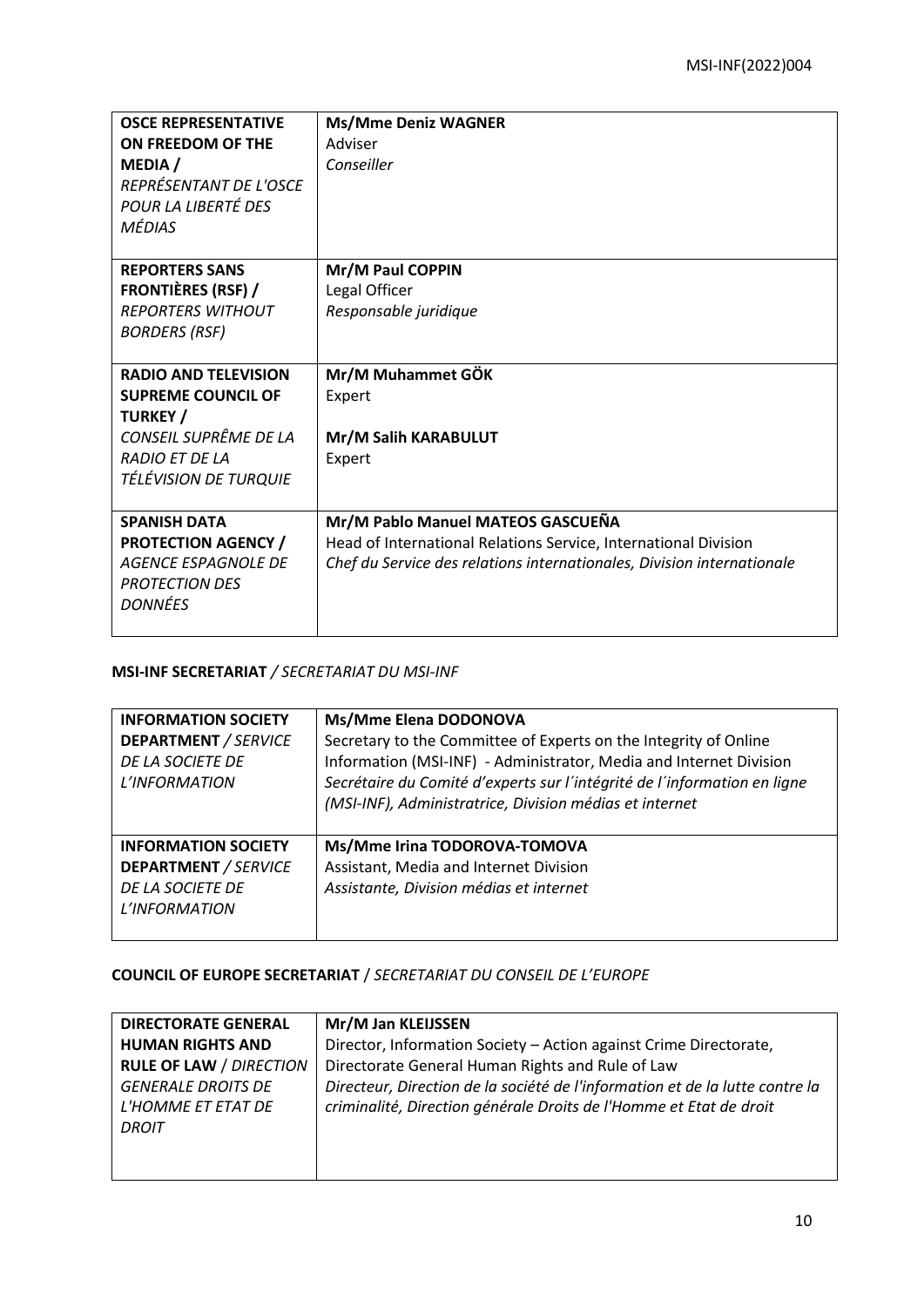| <b>INFORMATION SOCIETY</b>  | Mr/M Patrick PENNINCKX                                                            |
|-----------------------------|-----------------------------------------------------------------------------------|
| <b>DEPARTMENT / SERVICE</b> | <b>Head of Information Society Department</b>                                     |
| DE LA SOCIETE DE            | Chef du Service de la société de l'information                                    |
| L'INFORMATION               |                                                                                   |
|                             |                                                                                   |
| <b>INFORMATION SOCIETY</b>  | Ms/Mme Artemiza-Tatiana CHISCA                                                    |
| <b>DEPARTMENT / SERVICE</b> | Head of Media and Internet Division, Secretary to the Steering                    |
| <b>DE LA SOCIETE DE</b>     | committee on media and information society (CDMSI)                                |
| L'INFORMATION               | Chef de la Division médias et internet, Secrétaire du Comité directeur sur        |
|                             | les médias et la société d'information (CDMSI)                                    |
| <b>INFORMATION SOCIETY</b>  | Ms/Mme Urška UMEK                                                                 |
| <b>DEPARTMENT</b> / SERVICE | Head of Media Unit, Media and Internet Division, Secretary to the                 |
| DE LA SOCIETE DE            | Committee of Experts on Increasing the Resilience of Media                        |
| L'INFORMATION               | Chef d'unité médias, Division médias et internet, Secrétaire du Comité            |
|                             | d'experts sur le renforcement de la résilience des médias                         |
|                             |                                                                                   |
| <b>INFORMATION SOCIETY</b>  | <b>Ms/Mme Giulia LUCCHESE</b>                                                     |
| <b>DEPARTMENT / SERVICE</b> | Secretary to the Committee of Experts on Strategic Lawsuits against               |
| <b>DE LA SOCIETE DE</b>     | Public Participation (MSI-SLP), Administrator, Media and Internet                 |
| L'INFORMATION               | <b>Division</b>                                                                   |
|                             | Secrétaire du Comité d'experts sur les poursuites stratégiques contre la          |
|                             | participation publique (MSI-SLP), Administratrice, Division médias et<br>internet |
|                             |                                                                                   |
| <b>INFORMATION SOCIETY</b>  | <b>Ms Rodica CIOCHINA</b>                                                         |
| <b>DEPARTMENT / SERVICE</b> | Administrator, Media and Internet Division                                        |
| DE LA SOCIETE DE            | Administratrice, Division médias et internet                                      |
| L'INFORMATION               |                                                                                   |
|                             |                                                                                   |
| <b>INFORMATION SOCIETY</b>  | <b>Ms/Mme Emma GRUDEN</b>                                                         |
| <b>DEPARTMENT / SERVICE</b> | Assistant, Media and Internet Division                                            |
| DE LA SOCIETE DE            | Assistante, Division médias et internet                                           |
| L'INFORMATION               |                                                                                   |
|                             |                                                                                   |

**INTERPRETERS** */ INTERPRÈTES* **Ms/Mme Elisabetta BASSU Mr/M Luke TILDEN MS/Mme Lucie DE BURLET**

**KUDO technician** / *Technicien KUDO* **Mr/M Renaud MOREUILLE**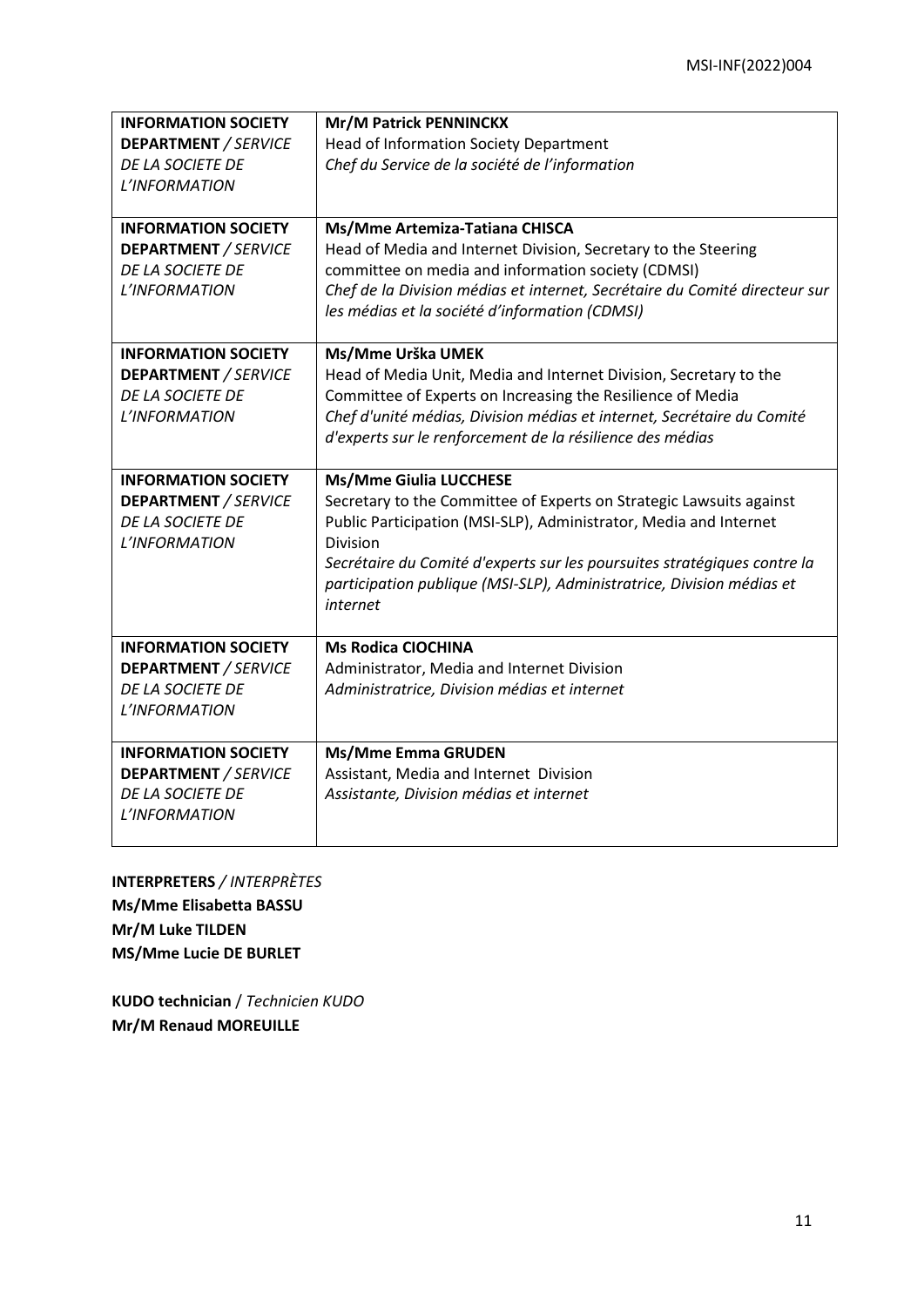# **Appendix 3**

# **Roadmap of the MSI-INF**

# **2022**

# **15-16 March - 1 st MSI-INF meeting**

- Introduction into working methods and processes
- Election of the Chair and Vice-chair, appointment of drafting rapporteur/s
- Discussion of the scope and main issues to be covered in the deliverable

# **7 April – 22nd CDMSI Bureau meeting**

Report on the 1<sup>st</sup> MSI-INF meeting

# **1-3 June - 21st CDMSI Plenary meeting**

- Report on the 1<sup>st</sup> MSI-INF meeting and work progress
- CDMSI orientation on the deliverable and timetable

# **March – August (intersessional work)**

Development of the first draft of the *guidance note on countering the spread of online mis- and disinformation through fact-checking and platform design solutions in a human rights compliant manner* by the drafting rapporteur/s, with assistance from the Secretariat.

# **September/October - 2 nd MSI-INF meeting**

Discussion of the first draft of the guidance note

# **October/November – 23rd CDMSI Bureau meeting**

- Report on the 2<sup>nd</sup> MSI-INF meeting and overall work progress
- Invitation to CDMSI members to provide feedback on the draft guidance note at the Plenary meeting

# **November/December – 22nd CDMSI Plenary meeting**

- Report on the  $2^{nd}$  MSI-INF meeting and overall work progress
- CDMSI feedback on and input into the draft guidance note

# **September 2022 – February 2023 (intersessional work)**

Integration of feedback and comments received at the 2<sup>nd</sup> MSI-INF meeting and at the 22<sup>nd</sup> CDMSI Plenary meeting in the draft guidance note by the drafting rapporteur/s, with assistance from the Secretariat.

# **2023**

# **March/April - 3 rd MSI-INF meeting**

- Discussion of the advanced draft of the guidance note
- Agreement to consult with relevant steering and conventional committees

# **April/May – 24th CDMSI Bureau meeting**

- Report on the 3<sup>rd</sup> MSI-INF meeting and overall work progress
- Invitation to CDMSI members to provide feedback on the advanced draft of the guidance note at the Plenary meeting